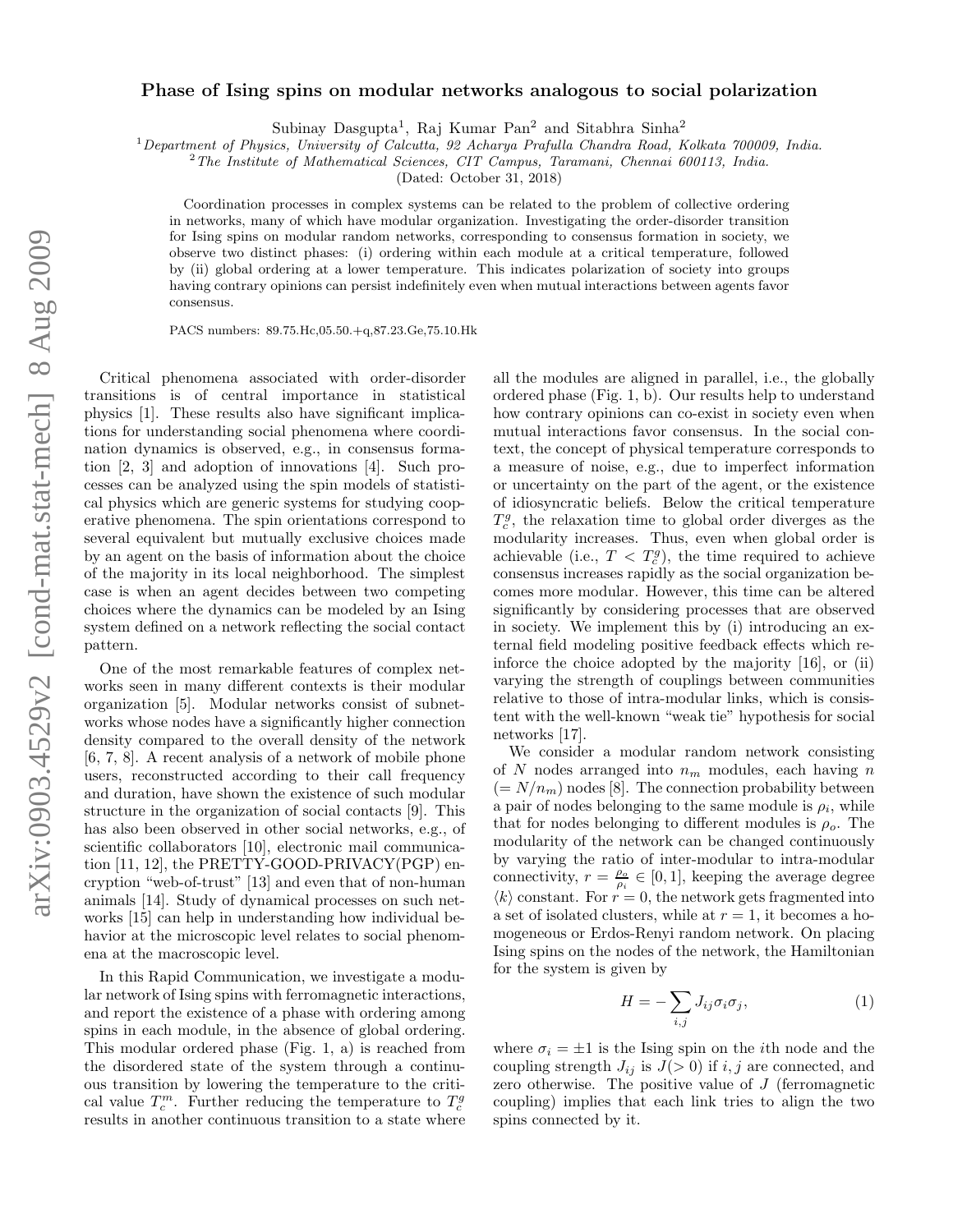

FIG. 1: (Color online) Ordering in modular networks: (a) Local ordering within modules without global order, and (b) the globally ordered state.

Starting from a disordered state, we have performed Monte Carlo simulation for updating the spin states using the Wolff algorithm [18]. For any configuration, we can measure the average magnetic moment per module,  $\mu = \langle \left| \sum_{i \in s} \sigma_i \right| \rangle$ , the averaging being over all modules  $s = 1, \ldots, n_m$ , and, the total (or global) magnetization of the network,  $M_g = \sum_i \sigma_i$ . At equilibrium, the resulting phase diagram (Fig. 2) clearly shows the existence of three phases, corresponding to (a) the disordered state  $(\mu = 0, M_g = 0)$ , (b) a globally ordered state  $(\mu \neq 0, M_g \neq 0)$  and (c) a state with only modular order  $(\mu \neq 0, M_g = 0)$ . At low r, as the temperature is decreased the system undergoes two transitions: first, at  $T = T_c^m$ , from the disordered state to the state with modular order, and next, at  $T=T_c^g$ , to the globally ordered state, where all spins in the network are aligned in parallel. As the modularity of the network decreases with increasing  $r$ , the two critical temperatures  $T_c^m$  and  $T_c^g$  approach each other and finally converge.

The phase diagram can be reproduced analytically by considering the free energy for the system. The magnetic moment of a single module is  $\mu = n(2f_{+} - 1)$ , where  $f_{+}$ is the fraction of "up" ( $\sigma = +1$ ) spins in that module. We assume that, at equilibrium, the magnetic moment of each of the  $n_m$  modules has the same magnitude, with a fraction  $f_+^m$  being positive  $(+\mu)$  and the remainder being negative  $(-\mu)$ . This is valid in the regime of *strong* modularity, i.e.,  $r \ll 1$ . Thus, the total magnetic moment for the system is  $M_g = n_m \mu (2f_+^m - 1)$ . The contribution to the internal energy of the system from each module is  $U_i = -JL_i(2f_+ - 1)^2$ , where  $L_i = \frac{n(n-1)}{2}$  $\frac{i-1}{2}\rho_i$  is the number of links within a module. This is based on the mean-field assumption that the neighborhood of all spins are identical. To obtain the internal energy contribution for interactions between modules,  $U<sub>o</sub>$ , we note that each of the modules can be treated as "spins" of moment  $\mu$  with  $L_o = \frac{n_m(n_m-1)}{2}$  $\frac{\mu_m-1}{2}\rho_o$  links between them. Analogous to the preceding expression for  $U_i$ , we get  $U_o = -JL_o\mu^2(2f_+^m - 1)^2$ . Then, the free energy for the system is

$$
F(f_{+}, f_{+}^{m}) = n_{m}(U_{i} - TS_{i}) + U_{o} - TS_{o}, \qquad (2)
$$

where the entropy terms,  $S_i = -nk_B[f_+ \log(f_+) + (1 -$ 



FIG. 2: (Color online) Critical behavior of Ising model on modular network. (a) The  $r-k_BT/J$  phase diagram indicating the existence of three distinct phases: disordered  $(M_g =$  $\mu = 0$ , modular order  $(M_g = 0, \mu \neq 0)$  and global order  $(M_g \neq 0, \mu \neq 0)$ . The solid lines are phase boundaries obtained from Monte Carlo simulation, while the broken lines indicate the critical temperatures  $T_c^m$  and  $T_c^g$  obtained from analytical expressions given in the text. (b) The distributions for global  $(m_g = M_g/N)$  and modular  $(m = \mu/n)$  magnetizations per site at different temperatures showing the two phase transitions for  $r = 0.002$ . At low temperature  $(T = 7J/k_B)$ both curves have bimodal nature, indicating global order. As T increases to  $10J/k_B$  (>  $T_c^g$ ), the global order disappears resulting in unimodal distribution of  $m_g$ . For temperatures higher than  $T_c^m$  ( $T = 15J/k_B$ ), both curves are unimodal as the system is disordered. All results shown are for  $N = 512$ ,  $n_m = 16$  and  $\langle k \rangle = 14$ .

 $(f_+) \log(1 - f_+)$ , and  $S_o = -n_m k_B [f_+^m \log(f_+^m) + (1$  $f_{+}^{m}$ ) log(1 –  $f_{+}^{m}$ )], correspond respectively to the different ways in which  $nf_+$  up spins can be distributed among n spins within each module, and  $n_m f_{+}^m$  modules with moment  $+\mu$  can be distributed among  $n_m$  modules.

To analyze the critical behavior of the system we minimize the free energy  $F$  (Eq. 2) with respect to  $f_{+}$ , giving:

$$
\frac{1}{4f_+ - 2} \log \frac{f_+}{1 - f_+} = \frac{T_c^m}{T} + \frac{J\rho_o n (n_m - 1)(2f_+^m - 1)^2}{k_B},\tag{3}
$$

where,  $T_c^m = 2JL_i/(nk_B)$ . This indicates a continuous phase transition at the modular critical temperature  $T_c^m$ , below which spins within a module are ordered but  $f_{+}^{m}$  = 1/2. This state corresponds to the phase for which  $\mu \neq$  $0, M_g = 0$ . As the temperature decreases below  $T_c^m$ , the different modules get aligned with each other at a temperature  $T_c^g$ . This is obtained by minimizing F with respect to  $f_+^m$ :

$$
\frac{1}{2(2f_{+}^{m}-1)}\log\frac{f_{+}^{m}}{1-f_{+}^{m}} = \frac{T_{c}^{g}}{T},
$$
\n(4)

which shows a continuous phase transition at the global critical temperature  $T_c^g = \frac{J\rho_0}{k_B}(n_m - 1)n^2(2f_+ - 1)^2$ . The expression for  $T_c^g$  does not have a closed analytic form and it is obtained by numerical minimization. As  $r \to 1$ ,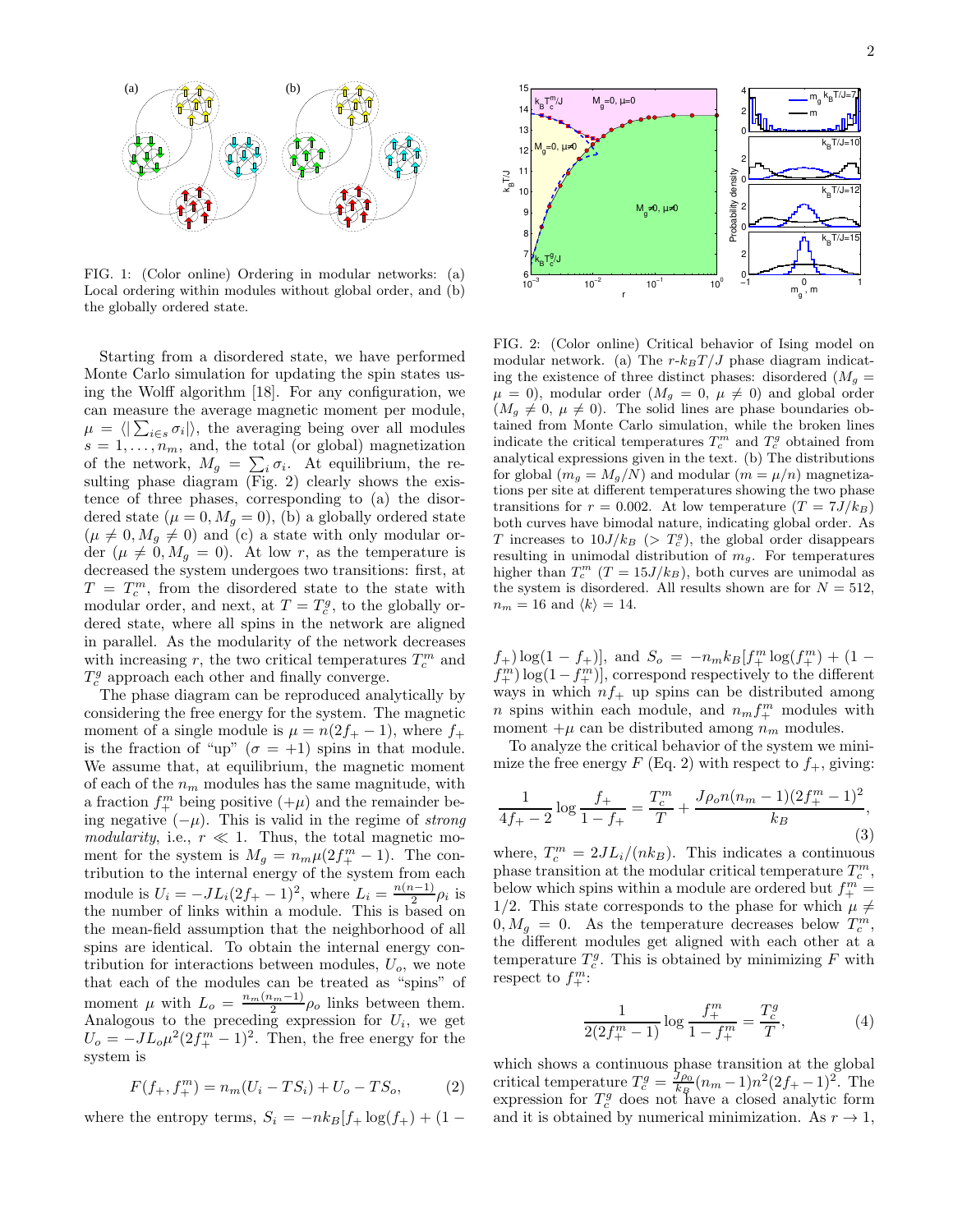the network loses its modular structure and becomes a homogeneous random network, so that Eqs. 3-4 give the critical temperature  $T_c^m = T_c^g = J \langle k \rangle / k_B$ .

The above analysis for finite-size networks are valid even in the thermodynamic limit when it is approached by increasing the number of modules,  $n_m$ . Note that, if we instead increased the number of nodes in a module, n (keeping  $n_m$  fixed), the modularity of the network is lost and hence, there is only a single continuous orderdisorder transition at  $T_c = J \langle k \rangle / k_B$ . The two types of ordering seen for the Ising model on a modular network imply that not only can consensus formation in a society be an extremely slow process [19], but under certain conditions it may never be achieved and communities with contrary opinions can persist indefinitely.

We now look at how the time required to reach the equilibrium state corresponding to global order varies with the modularity of the network. Starting from an initially disordered state  $(M_q = 0, \mu = 0)$ , spins are updated using Glauber dynamics [20]. Fig. 3 shows that the relaxation to global order takes an extremely long time as the system become more modular. To understand this, we first consider a single *isolated* module of n nodes with  $L_i$  intra-modular links. Under the mean-field approximation, the time-evolution of the magnetization per site  $m = \mu/n$  is described by

$$
\frac{dm(t)}{dt} + m(t) = \tanh\left[\frac{T_c}{T}m(t)\right],\tag{5}
$$

where  $T_c = 2JL_i/(nk_B)$ . At equilibrium, this reduces to the usual mean-field equation,  $m = \tanh(mT_c/T)$ , indicating that  $T_c$  is the critical temperature. Defining *relaxation time*  $\tau$  to be the time in which m becomes 0.5, we obtain from Eq. 5,

$$
\tau = \int_{0^+}^{0.5} \frac{dx}{\tanh(xT_c/T) - x}.
$$
 (6)

Although it is small at low temperatures,  $\tau$  diverges as  $T \rightarrow T_c$  due to critical slowing down.

In a network consisting of several modules, the relaxation time to modular order,  $\tau_{mm}$ , is identical to  $\tau$  derived above with  $T_c = T_c^m$ . To obtain the relaxation time to global order, we first note that the free energy of a single module  $F_m(f_+) = U_i - TS_i$ , has two minima at  $f_+^0$  and  $1 - f_+^0$  (say). These correspond to the magnetic moments  $\pm \mu$ , which are separated by a free energy maximum at  $f_+ = 1/2$  corresponding to  $\mu = 0$ . To switch from  $+\mu$  to  $-\mu$  (or vice versa), a module has to overcome an energy barrier  $\Delta = F_m(1/2) - F_m(f_+^0)$ . Thus, the time required to attain a global magnetization  $M<sub>g</sub>$  is slowed down by the factor  $\exp[\Delta/(k_BT)]$ . Defining the global relaxation time,  $\tau_{gm}$ , to be the time in which the global magnetization per site,  $M_q/(n_m\mu)$  becomes 0.5, we obtain from Eq. 6,

$$
\tau_{gm} = \exp\left(\frac{\Delta}{k_B T}\right) \int_{0^+}^{0.5/|2f_+^0 - 1|} \frac{dx}{\tanh(xT_c^g/T) - x}.
$$
 (7)



FIG. 3: Relaxation time to the globally ordered state,  $\tau_{qm}$ , as a function of  $r$  at different temperatures. With increasing modularity,  $\tau_{qm}$  diverges. (Inset) The variation in  $\tau_{qm}$  with  $1/T$  at  $r = 0.008$ . For all cases,  $N = 512$ ,  $n_m = 16$  and  $\langle k \rangle = 14.$ 

Here we have assumed that  $\tau_{qm} \gg \tau_{mm}$ , which is valid for  $T \ll T_c^g$  and low r. In this region,  $\tau_{gm}$  diverges with increasing modularity of the network, the trend agreeing with the numerical results of Fig. 3. Note that, at low temperatures  $(T \ll T_c^g)$ , the integral in Eq. 7 can be neglected and  $\tau_{gm} \approx \exp(\Delta/k_BT) \propto \exp(J\rho_i/k_BT)$ , assuming  $f_+^0 \approx 1$ . Thus, the relaxation to global order becomes exponentially slower as the temperature decreases (Fig. 3, inset). The above results indicate that even when  $T < T_c^g$ , a strongly modular network may require an extremely long time to reach the globally ordered state, which explains why previous studies may have erroneously observed a separate phase without global order in this region [21].

It may appear from the preceding analysis that achieving global consensus is extremely difficult in a real social network having modular organization. However, we now discuss possible mechanisms by which the time to attain global order can be changed significantly. First, we look at the role of an external magnetic field which is proportional to the global magnetization  $M<sub>g</sub>$ . This corresponds to positive feedback effects in social systems, where, although two competing alternatives are initially equivalent, as more and more agents switch to one particular option, it becomes the preferred choice [16]. Introducing such a field, the Hamiltonian for the system becomes  $H = \sum_{i,j} J_{ij} \sigma_i \sigma_j - h(\sum_i \sigma_i)^2$ . The external field h has no effect in the absence of global order, but when  $M_q$  is non-zero, the field drives the system to the equilibrium state corresponding to global order much faster as seen in Fig. 4 (a). The free energy in this case can be obtained by replacing  $JL_m$  with  $JL_m + hn_m^2$  in Eq. 2. Thus, the field effectively increases the inter-modular interactions (making the network less modular) which drives the system away from the critical point by increasing  $T_c^g$ , thereby reducing  $\tau_{qm}$ .

We next consider the possibility that the interaction strengths for inter-modular connections  $(J<sub>o</sub>)$  may be different from those of intra-modular links  $(J_i)$ . From